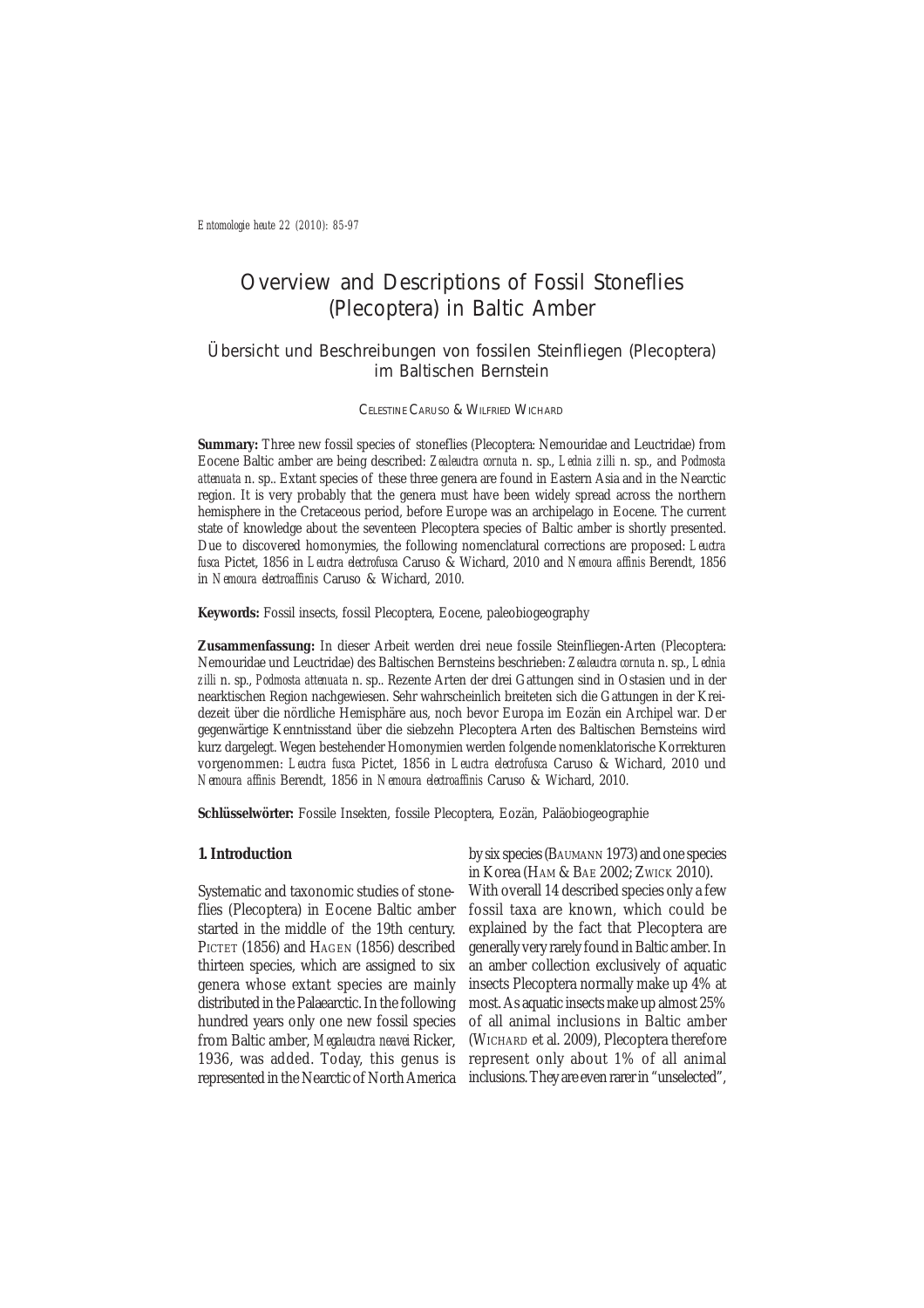random collections of amber inclusions, where they represent only about 0,5% of encased animals (SONTAG 2003; HOFFEINS & HOFFEINS 2003; WICHARD & WEITSCHAT 2004). The fact that amber Plecoptera were seldom subject of study could be connected with the poor state of preservation of many amber inclusions, which are often not suitable for a determination based on criteria of modern taxonomy. The fine structure of the taxonomically important epiproct of the male abdominal end is frequently covered by the wings or by other embedded objects or are "verlumt" and therefore not sufficiently visible from different angles.

Nevertheless, this paper endeavours to examine and identify Plecoptera of Baltic amber in order to achieve an overview of the different fossil families, genera and species found in amber. Apart from the known species discovered by PICTET (1856), HAGEN (1856), and RICKER (1936) three further genera have been identified, whose extant species are surprisingly found in the Nearctic region. For this paper, over 200 fossil plecopteran inclusions of different collections were examined and assigned to four families. However, only six specimens were suitable for a taxonomic analysis.

# **2. Systematics**

#### **Family: Nemouridae**

#### **Genus: Lednia Ricker, 1952**

#### Type species: *Lednia tumana* Ricker, 1952

Diagnosis (RICKER 1952; BAUMANN 1975): Head with large, bulging eyes, 3 ocelli present; mandibles fully developed, sclerotized, with distinct mola; maxilla with 5-segmented and labium with 3-segmented palps; terminal segment of the labial palps broadly rounded and flat (discoid); labium with 4 approximately equally long lobes of glossa and paraglossa; no gills at submentum or cervix,

instead small round rudimental nubs present. Legs are with 3 tarsal joints, which is characteristic of this order; 2. segment is much shorter than 1. and 3.; wings are typical of this family, long and flat, covering the abdomen; wing venation with terminal costal crossvein, which connects costa C and radius R1. Vesicle (ventral lobe) of the ninth sternum absent, hypoproct (subgenital plate) broadened at base and towards the middle and narrows apically; the bent epiproct is basally broadened and almost wholly sclerotized, bilaterally symmetrical and distally narrowing into a slender tip; under the epiproct the  $10<sup>th</sup>$  tergum forms a sclerotized and concave area, posterolaterally elongated into long, clubshaped prongs; cerci are one-segmented, relatively short and neither sclerotized nor modified.

Among the Nemouridae, the vesicle of the 9th sternite is only absent in the genera *Lednia* and *Paranemoura*. However, *Paranemoura* differs from *Lednia* in two conspicuous characters: In the wing venation of *Paranemoura* the terminal costal crossvein (Sc2) is connected to Sc1 instead of R. The 10<sup>th</sup> tergite of *Paranemoura* differs in structure as it is for example lacking the two lateral prongs.

The genus *Lednia* contains only one extant species, *Lednia tumana* Ricker, 1952, and is distributed in Nearctic region, i.e. in Montana and Washington (USA). Here nymphs are found in mountain meltwater-springs. *Lednia tumana* is therefore known under the common name "Meltwater Lednia Stonefly".

# **Lednia zilli n. sp.**

(Figs. 1, 4)

Holotype: Male, embedded in Baltic amber, kept in the Geol.-Palaeontol. Institute and Museum of the University Hamburg, GPIMH (ex coll. GRÖHN 6945); almost completely preserved specimen, which enables the inspection of the abdominal end from different perspectives. For a better preservation the specimen was embedded into synthetic resin.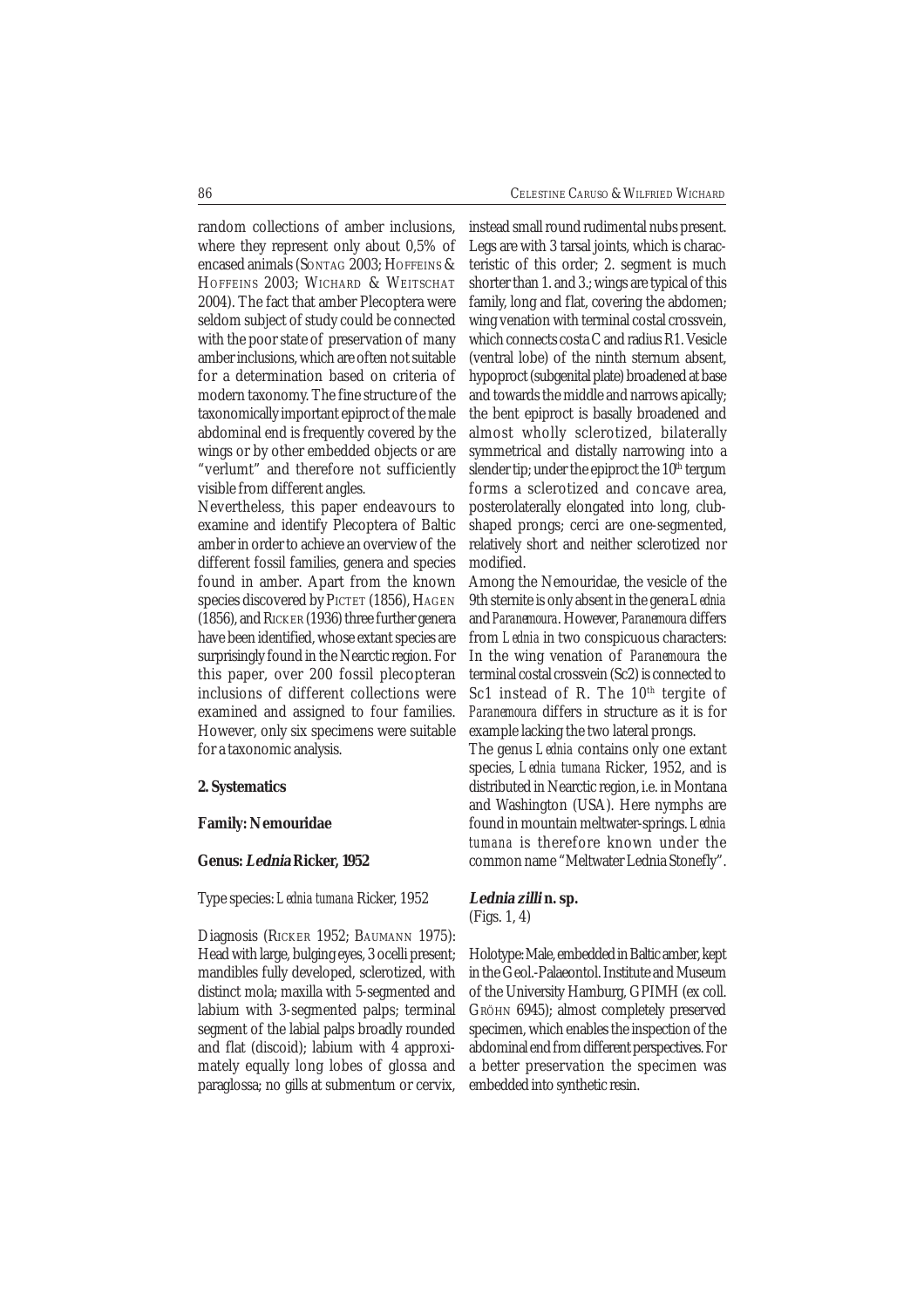

**Fig. 1:** Fossil stonefly *Lednia zilli* n. sp. (Plecoptera: Nemouridae); **a** male habit in dorsal view, **b** male genitalia in dorsal and **c** ventral view.

**Abb. 1:** Fossile Steinfliege *Lednia zilli* n. sp. (Plecoptera: Nemouridae); **a** Habitus des Männchens von dorsal; **b** männliches Genitale von dorsal und **c** von ventral.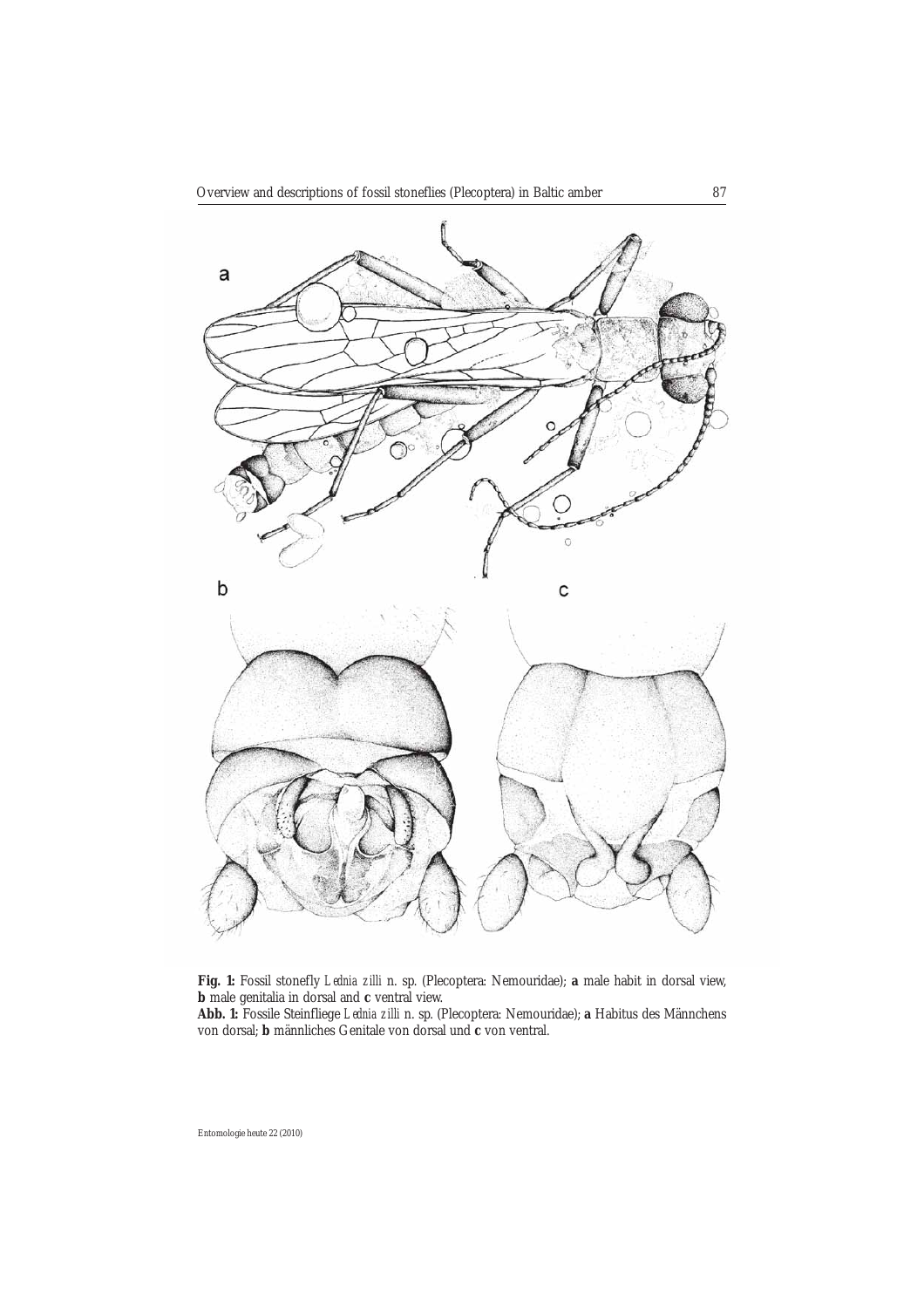Material: The fossil is well preserved in a clear amber; all taxonomic traits are visible.

Derivatio nominis: The species bears the name Zilli, an old family established in Sicily. Description: Head: large, bulging eyes and three ocelli; no gills at submentum or cervix, instead, small, rudimental nubs; the filiform antennae consist of 35 segments, scapus and pedipalpus; glossa and paraglossa of the labium are equally long; terminal segment of 3-segmented labial palps broadened and flattened (discoid); maxillary palps 5-segmented, segments are long and oval, the last 3 segments are equally long, the first two are shorter; head with mouthparts are "verlumt", which makes a close observation difficult.

Thorax: Legs with 3 tarsal joints; 2. segment much shorter than 1. and 3.; in the first pair of forelegs 1. and 3. segment are approximately equally long; in the 2. and 3. pair of legs 1. tarsal segment much longer than 3. segment. Forewing length 3.5mm and do not exceed the abdomen lengthwise. The terminal costal crossveins of the wings connect costa C with radius R1.

Male genitalia: Cerci are one-segmented and relatively short, approximately twice as long as broad. Hypoproct (subgenital plate) is broad at the basis and forms apically a short lancet; the lanceolate apex is laterally flanked by two, rounded, slightly outcurved bulges. The dorsal epiproct is broad and flat, almost entirely sclerotized and terminates into a narrow, membranous tip. As the epiproct is dorsally covered by small, light-coloured objects and also the lateral view of the epiproct is not possible in this piece of amber, the exact structure and form of its tip can not be further described. Underneath the epiproct there is a sclerotized, concave area; the lateral areas are elongated into sclerotized prongs, which seem to be broad and oval from lateral view and slightly outcurved from dorsal view. The prongs bear short hair and their concave inner sides flank the median epiproct. The vesicle (ventral lobe) on the basis of the 9<sup>th</sup> sternite is absent.

Diagnosis: The new species is placed into the genus *Lednia* as the vesicle of the 9th abdominal sternite is lacking; the species does not belong to the genus *Paranemoura*, which is the only other nemourid genus with a lacking vesicle, as in the wing venation the terminal costal crossvein Sc2 joins radius R1 and not Sc1 as it is the case in *Paranemoura*. The fossil *Lednia zilli* n. sp. differs from the only extant species among this genus*, Lednia tumana,* in the form of the hypoproct, which has one, pointed apex in *L. tumana* and two, rounded apices in *L. zilli*. Moreover, the two prongs of the 10<sup>th</sup> tergite of *L. zilli* are not clubshaped but are broad and oval (auriculate) and flank the epiproct with their concave inner side.

# **Gattung: Podmosta Ricker, 1952**

#### Type species: *Nemoura decepta* Frison, 1942

Diagnosis (RICKER 1952; BAUMANN 1975): Head with three ocelli and large, bulging eyes; no gills at submentum or cervix but instead small, rudimental nubs; labium with paired glossa and paraglossa, which are approximately equally long; terminal segment of the 3-segmented labial palps is large, flat and rounded (discoid); maxillary palps are 5 segmented; mandibles are fully developed and sclerotized, with distinct mola. Tarsi of legs are 3-segmented; 2. tarsal segment is much shorter than 1. and 3. segments; wings are long and flat and cover the body; wing venation shows the conspicuous familytypical X-structure formed by subcosta and the terminal costal crossvein that joins the radius R1; in the anal field A1 and A2 are not fused towards the wing margin. In the male genitalia the hypoproct is broad at its base and terminates into a long, narrow tip; median stripe, margins and apex are strongly sclerotized. Cerci are short and approximately 3 times as long as wide, not sclerotized and unmodified. The sclerotized epiproct is not completely recurved onto the dorsal side of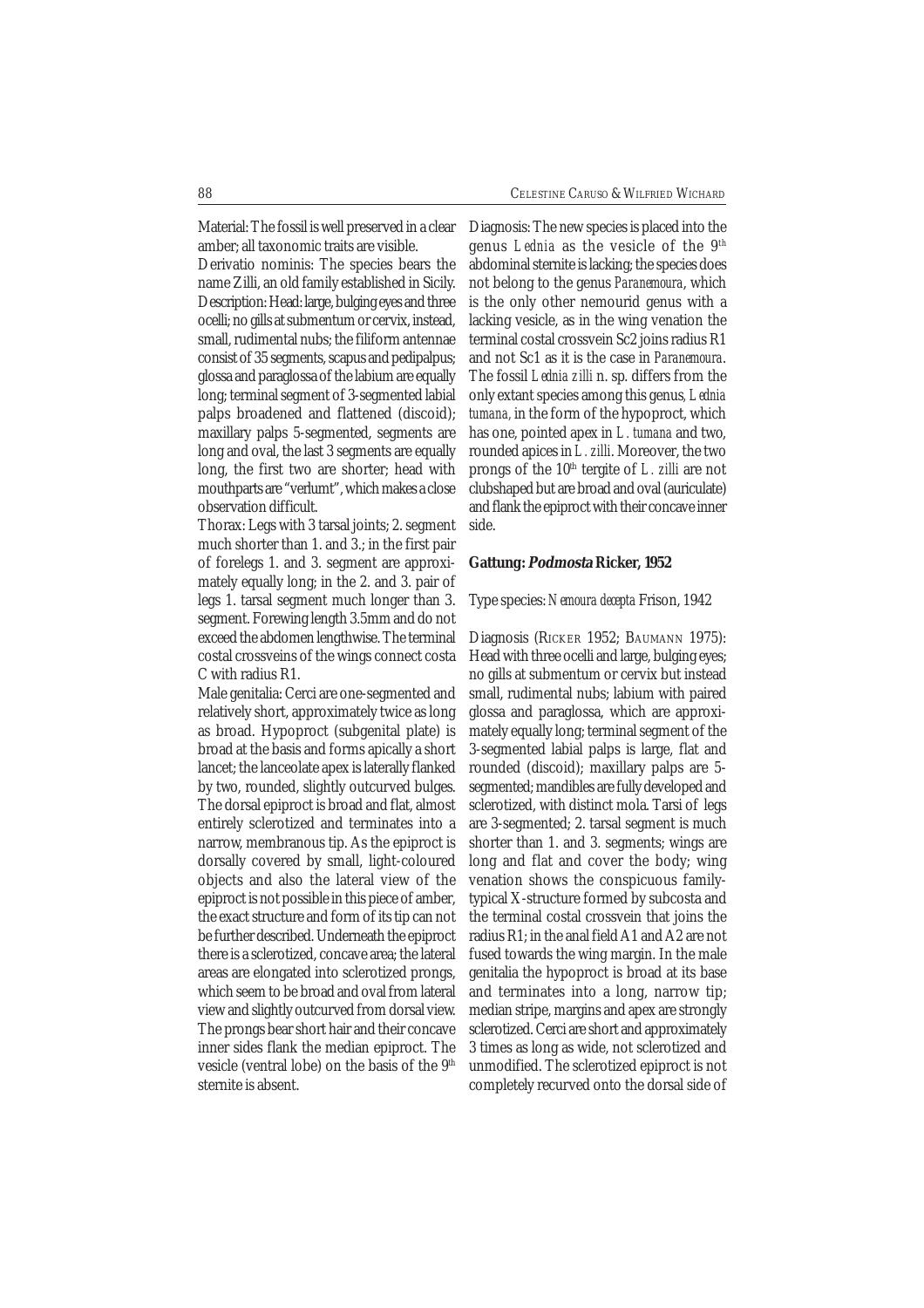the body, but is directed upwards, forming an angle to the body axis. Vesicle (ventral lobe) is present on the 9<sup>th</sup> sternite.

Remark: The genus *Podmosta* currently contains 5 extant species that can be found in North America, Canada and Eastern Asia. Larvae prefer cold, oxygenated mountain springs and rivers.

#### **Podmosta attenuata n. sp.**

(Figs. 2, 5)

Holotype: Male encased in a clear, well preserved piece of amber, embedded in synthetic resin, kept in Senckenberg Deutsches Entomologisches Institut, SDEI (ex coll. HOFFEINS 479-1)

Material: The fossil is embedded in a lateral position and the wings with the family-typical X-structure are clearly visible. The left side of head, antennae and mouthparts are visible. Thorax and abdomen has a ventrallateral turbidity ("Verlumung"); however, a lateral and ventral view of the abdominal end with its epiproct is possible, which enables the description of this specimen.

Derivatio nominis: The name attenuata (attenuatus = inconspicuous, inornate) refers the relatively inconspicuous and inornate stonefly.

Description: Head: bulging eyes with three ocelli; filiform right antenna with a length of 4 mm, consists of 35 segments, scapus, pedicellus and a longer 3rd segment (left antenna is probably incomplete and consists of 26 segments). The 3-segmented labial palp has a flat and cochleariform terminal segment (discoid); in the fossil male specimen not clearly visible (however, well visible in the female *Podmosta*, ex. coll. WITSCH); the 5-segmented maxillary palps are clearly visible, the last 3 segments are equally long, the first 2 segments much shorter; the mandibles are not visible from lateral view in this fossil.

Thorax: Legs with 3-segmented tarsi, 2. segment much shorter than 1. and 3. segment,

which are equally long in the forelegs; mid and hindlegs of the male fossil specimen are lacking (they are, however, present in the female ex coll. Witsch, where 1. and 3. tarsal segments of the midlegs are also equally long; the 1. segment of the hindlegs is much longer than the 3. segment). Length of forewings 4.2 mm. Wings with the X-structure that is typical of this family; the terminal costal crossvein Sc2 joins the radius R1. In the anal field the veins A1 and A2 are not fused towards the wing margin.

Male genitalia: Hypoproct broad at base, elongate tip that reaches the base of the epiproct; apically (apparently) longitudinally divided and strongly sclerotized; Cerci short, approximately twice as long as wide, they seem unsclerotized and unmodified. Epiproct is complex in structure, bent upwards and inwards and is not completely recurved onto the dorsal side of the body but forms an approximately 45° angle to the body axis; epiproct broad at base and distally partly sclerotized, terminating in a cuspidate tip; 10. tergit inconspicuous, with a few, stout and short hair. Vesicle (ventral lobe) is present at the base of the  $9<sup>th</sup>$  sternite; approximately 3 times as long as wide.

Diagnosis: The described fossil species is included into the genus *Podmosta* due to the following characters: No gills at submentum or cervix; instead small, rudimental nubs present. The veins A1 and A2 of the anal field of the forewings are not fused towards the wing margin (in *Soyedina* they are fused); the terminal costal crossvein (Sc2) joins R1 (in *Paranemoura* it joins Sc1); Cerci are unmodified, unsclerotized and approximately twice as long as wide (*Nemoura, Nemurella* and *Osctrocerca* have modified, long cerci). Vesicle is present.

*Podmosta* is similar to the genus *Prostoia* but differs from the latter in 2 clear characters:

1. in the length of the cerci, which are longer in *Prostoia* and approximately 3 times as long as wide (in *Podmosta* twice as long as wide)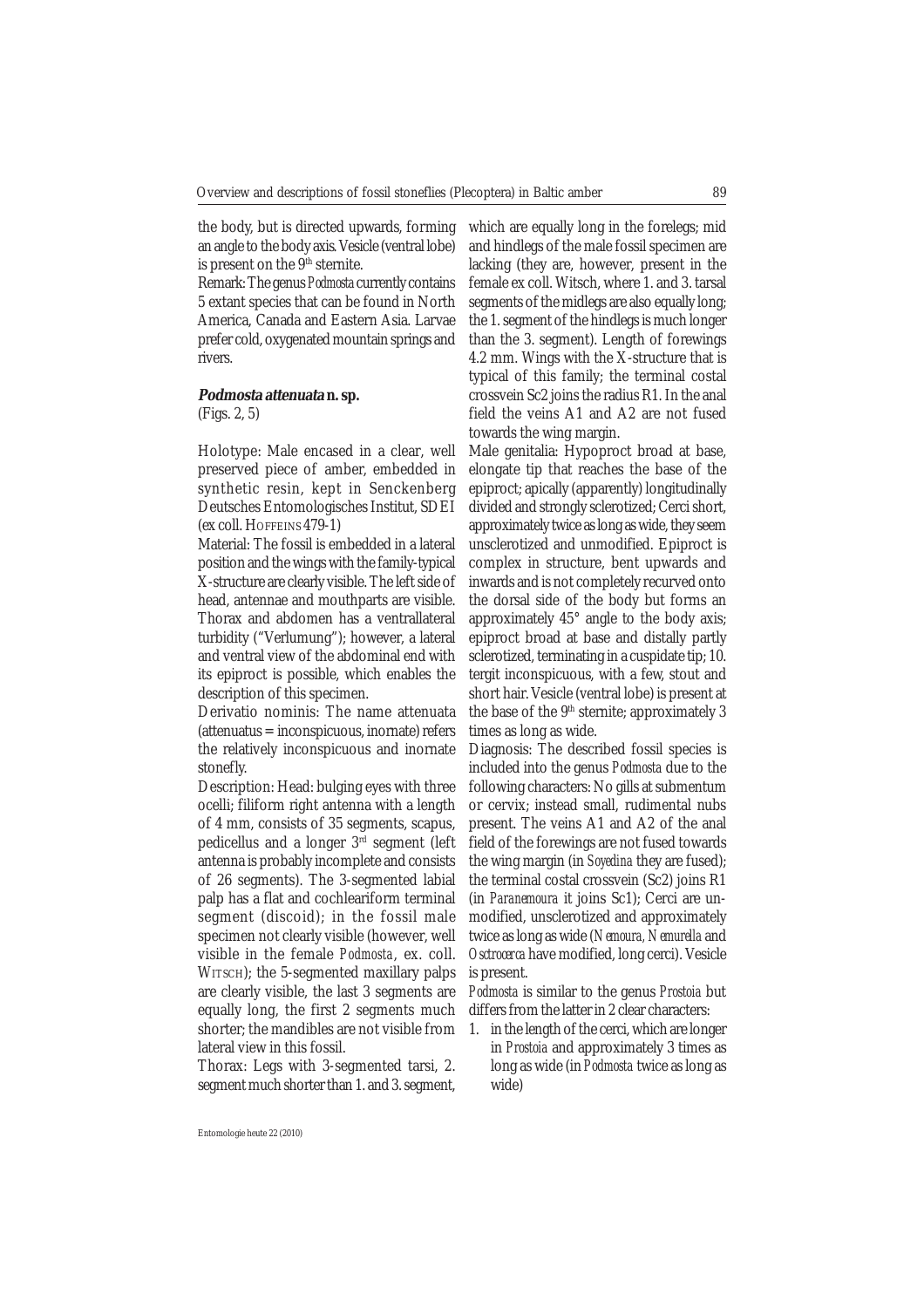

**Fig. 2:** Fossil stonefly *Podmosta attenuata* n. sp. (Plecoptera: Nemouridae); **a** male habit in dorsal view, **b** male genitalia in lateral and **c** in ventral view, **d** female habit in ventral view. **Abb. 2:** Fossile Steinfliege *Podmosta attenuata* n. sp. (Plecoptera: Nemouridae); **a** Habitus des Männchens von dorsal, **b** männliches Genitale von lateral und **c** von ventral; **d** Habitus des Weibchens von ventral.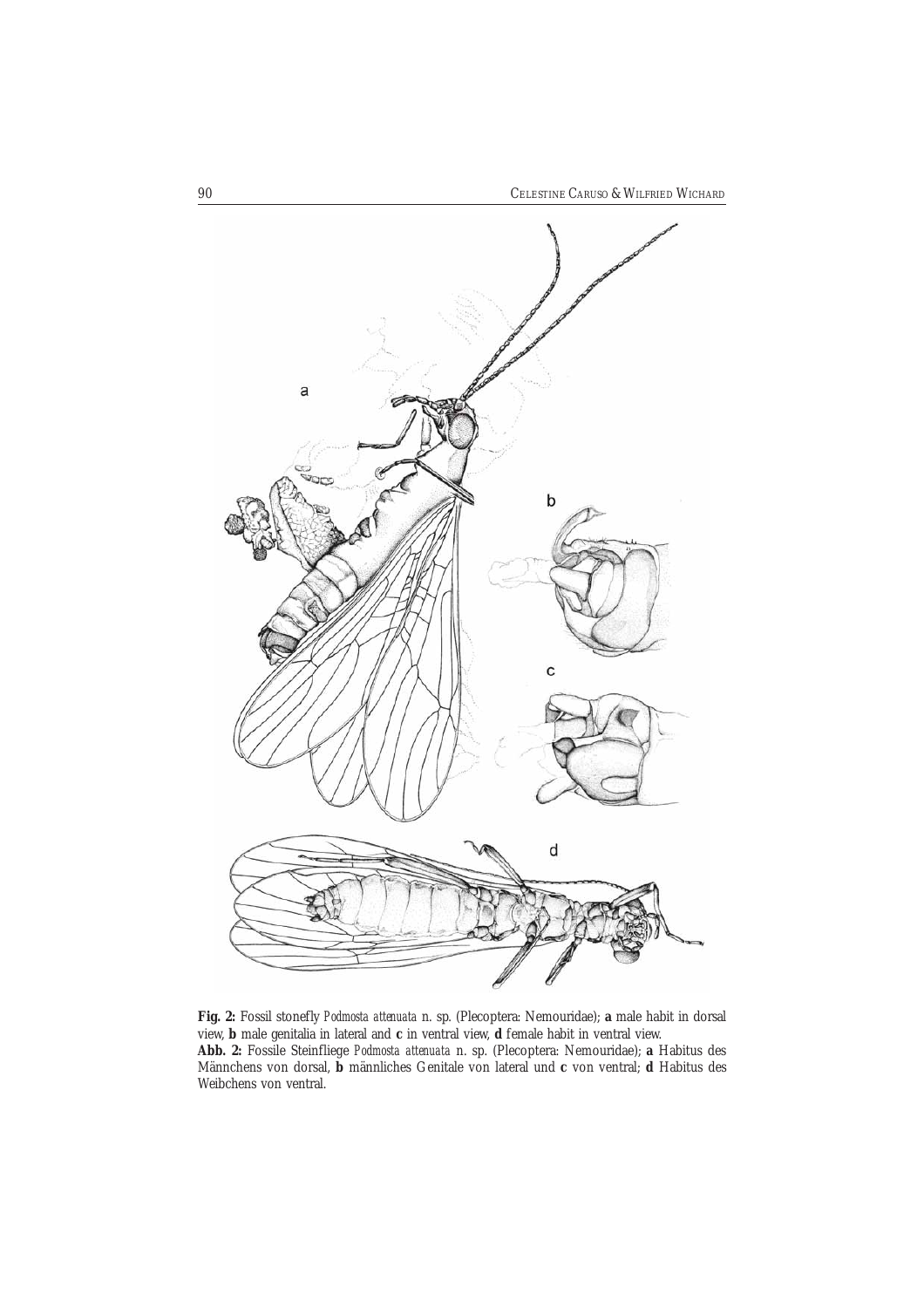2. in the structure of the epiproct: In *Prostoia* the structure of the epiproct is simple and completely recurved onto the dorsal part of the body (parallel to the body axis) whereas in *Podmosta* it is more complex and not completely recurved (forms an angle to the body axis).

*Podmosta attenuata* n. sp. differs from all other extant *Podmosta* species in the structure of the epiproct, which bears for example sidewards directed, curved horns near the tip or deeply folded along the median line as in *P*. *macdunnoughi*. Furthermore, the epiproct of *P. attenuata* n. sp. seems to have only one tip (at least from lateral view), which is different in all other extant *Podmosta* species.

The females of *Podmosta* are characterized by a short, darkly sclerotized stripe on the median line of the 8<sup>th</sup> sternum. The shape of this stripe is species specific as it can for example be triangular-shaped. So far, two female specimens have been found in Baltic amber (coll. WICHARD and coll WITSCH, Fig. 2 d). They were identified as belonging to the genus *Podmosta* due to the following characters: Gills absent at submentum and cervix, instead small, oval, rudimental nubs present; 8th abdominal sternite narrow, much smaller than 7<sup>th</sup> sternite, overlapping onto the 9th sternite; median stripe present. Paraprocts triangular; Furthermore, the 8<sup>th</sup> sternite of both fossil female specimens bear lateral sclerotizations, the vaginal lobes, which are so distinctly visible only in *P. weberi* among extant *Podmosta* species. However, both fossil females differ from *P. weberi* in the shape of the median sclerotization, which is 3-4 times as long as wide in *P. weberi* and V-shaped and twice as long as wide in the fossil specimens. The female *Podmosta* specimens of Baltic amber provide further evidence about the presence of the genus *Podmosta* in Baltic amber. However, it is not possible to classify them as members of the species *Podmosta attenuata* n. sp.; they therefore remain unnamed.

#### **Familie: Leuctridae**

### **Gattung: Zealeuctra Ricker, 1969**

#### Type species: *Leuctra claasseni* Frison, 1929

Diagnosis (RICKER & ROSS 1969; STARK & STEWART 1973; KONDRATIEFF & ZUELLIG 2004; GRUBBS 2005): Elongate, slender habitus; head with small, hemiglobose compound eyes; three ocelli present; labium with approximately equally long glossa and paraglossa; terminal segment of the 3-segmented labial palps are slender and longer than segments 1 and 2; the first two segments of the 5-segmented maxillary palps are short and the last 3 segment almost equally long; sclerotized mandibles are fully developed. No gills at submentum or cervix. Wings are long and rolled lengthwise around the body. In the forewings media M and Rs arise from separate points on R; in hindwings the crossvein m-cu joins cubitus CuA1 on the fork of CuA into CuA1 and CuA2. The subanal apparatus of the abdomen is not conspicuously long and divided into specilla and styli (titillator) as it is the case in most of leuctrid species, but it is fused into short, broad components. Cerci are one-segmented, long and terminate into a sometimes sclerotized tip, which can bear a cusp, or are fully sclerotized. The cerci bear a basal or subterminal hump or lobe. The hypoproct (subgenital plate) of males is never conspicuously long;  $9<sup>th</sup>$  tergum is deeply cleft and the cleft can be V- or U-shaped; the corners of the cleft can be elongated into more or less long projections which can be curved in- or upwards. By the shape of the cerci, the subanal apparatus and above all the structure of the  $9<sup>th</sup>$  tergite with its deep cleft and the elongate projections, *Zealeuctra* differs from all other Leuctrid genera.

#### **Zealeuctra cornuta n. sp.** (Figs. 3, 6)

Holotype: Male embedded in a well preserved piece of amber, which has been cut, grinded and polished for a better inspection from all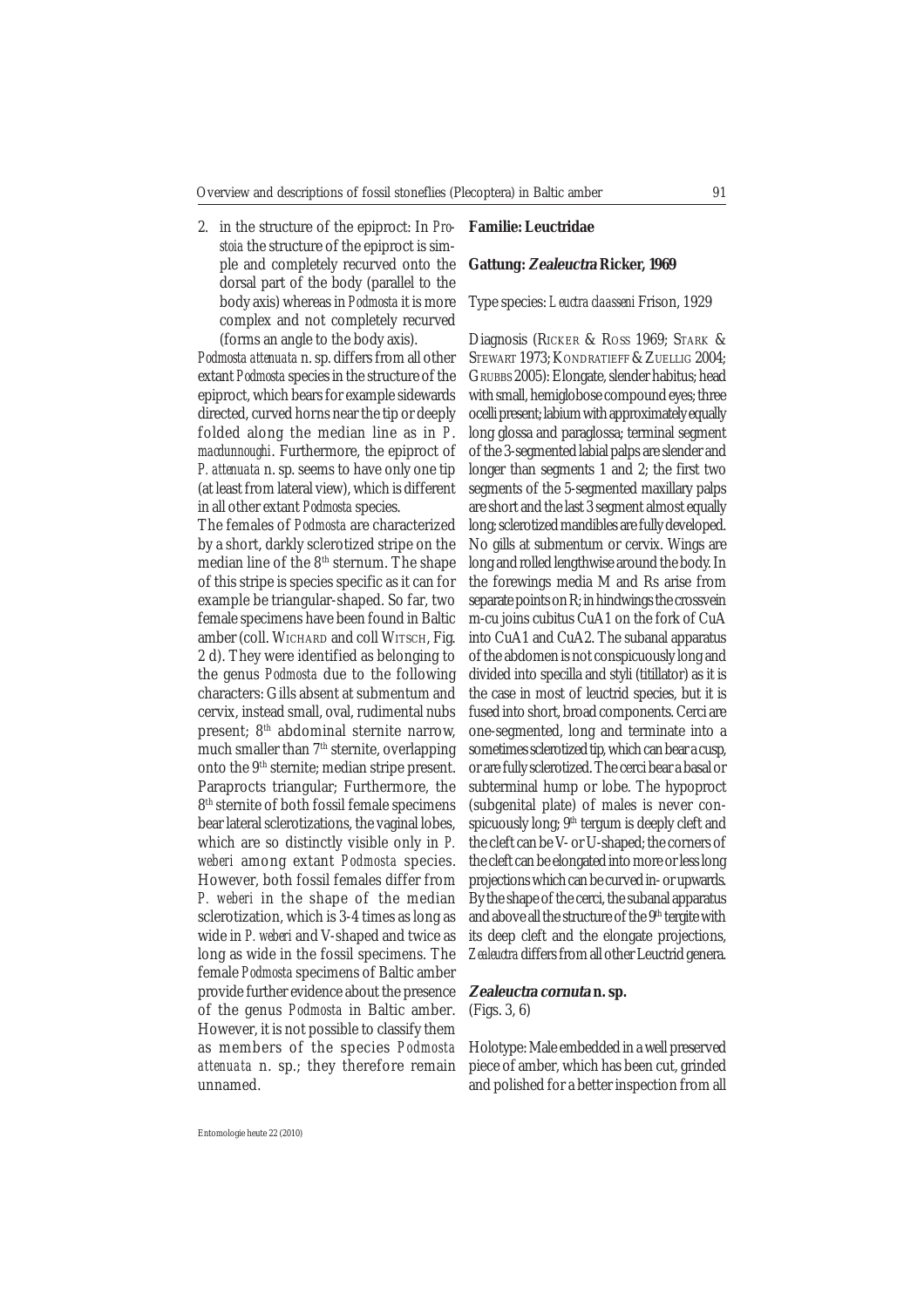

**Fig. 3:** Fossil stonefly *Zealeuctra cornuta* n. sp. (Plecoptera: Leuctridae); **a** male habit in lateral view, **b** male genitalia in lateral view and **c** in ventral view.

**Abb. 3:** Fossile Steinfliege *Zealeuctra cornuta* n. sp. (Plecoptera: Leuctridae); **a** Habitus des Männchens von lateral, **b** männliches Genitale von lateral und **c** von ventral.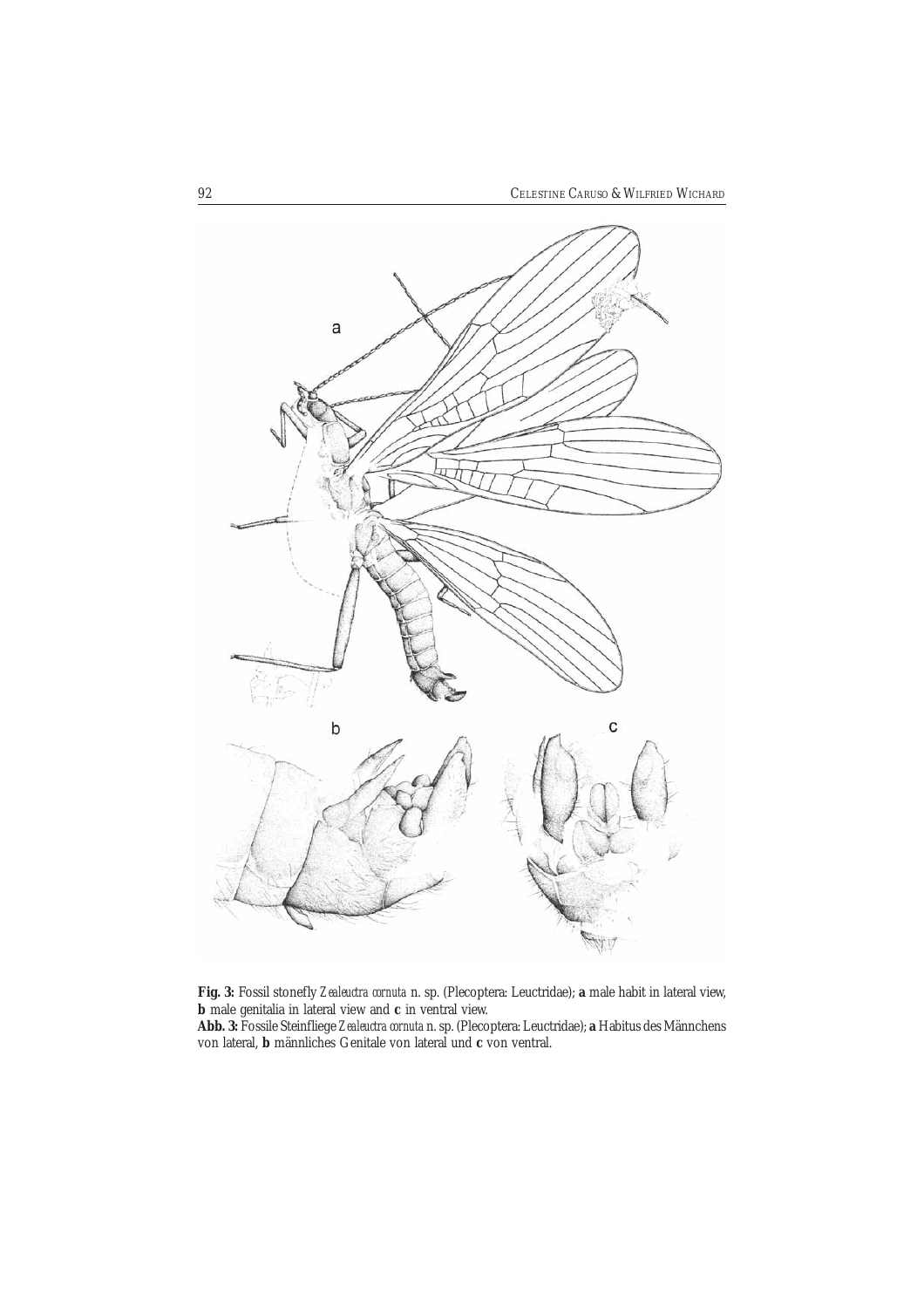sides and was embedded in synthetic resin for better preservation and conservation; the amber sample is kept in the Staatliches Museum für Naturkunde, Stuttgart, SMNS, ex. coll. WICHARD.

Material: All four wings of this adult specimen are spread and do not overlap much so that the wing venation is clearly visible. The body has ventrall turbidity ("Verlumung") and covered by air bubbles from the head until the abdominal end; head and mouthparts are therefore barely visible. The male genitalia are visible from almost all sides. Derivatio nominis: cornutus = horned. The two conspicuously long projections of the 9th tergite distinguish this species from all other species of *Zealeuctra*.

Description: Head: small, hemiglobose compound eyes; three ocelli present; filiform antennae (longer than the forewings), that consist of 41 segments, plus scapus and pedicellus (right antenna is shortened). The specimen has a family-typical slender habitus, which is slightly compressed in amber, and no gills; the body length from head until the end of the abdomen would comprise 4.5 mm, the forewings with 4.5 mm length would be equally long. The wings spread in amber would be overlapping the abdomen. Thorax: The forewings have three veins in the anal field, the media M arises proximally, before R1 arises from the sector radii Rs; however, there is a slight asymmetry in this specimen, as M and Rs touch in the left forewing after the fork of the longitudinal veins and seem to cross each other whereas in the right forewing the two longitudinal veins do not touch each other and seem to be structured normally, as described above. In the hindwings the crossvein m-cu joins CuA1 shortly after CuA divides into CuA1 and CuA2. The tarsi of the legs are 3-segmented and the 1. and 3. segment are almost equally long whereas the 2. segment is shorter.

Male genitalia: The  $9<sup>th</sup>$  abdominal tergite is medially depressed in a U-shape and sclerotized at the margins of the depression.

Along this margin, two long, lateral projections arise which are directed backwards; the projections are conspicuously long and pointed, almost as long as the cerci. The cerci are one-segmented, broad and bear a terminal cusp; they bear a large basal hump. The epiproct is small, broad at its base – as far as recognisable – and distally terminating to a hooked tip. The subanal apparatus consists of two broad, round components, that are separated by a median line but seem to be partly fused.

Diagnosis: The new, described leuctrid specimen was identified as belonging to the genus *Zealeuctra* due to the wing venation and the structure of the male genitalia. In the forewing of *Zealeuctra cornuta* n. sp. sector radii Rs and media M arise from separate points on radius R1 as it is the case in most Leuctrid species (apart from *Perlomyia*, where M and Rs arise from the same point on R1). In the hindwings of *Z. cornuta* n. sp. the crossvein m-cu joins CuA1 after CuA divides into CuA1 and CuA2, whereas in *Leuctra, Moselia, Despaxia, Tyrrhenoleuctra* and *Pachyleuctra* the crossvein joins CuA before the fork of CuA into CuA1 and CuA2. *Zealeuctra* differs from *Rhopalopsole* and Paraleuctra in the structure of the 9<sup>th</sup> tergite which has a V- or U-shaped median cleft. In *Zealeuctra cornuta* n. sp. the margins of the cleft are elongated into one long projection on each side; the projection is broad at its base and thorn-shaped with a pointed tip. With these conspicuous projections of the 9th tergite *Z. cornuta* differs from all other extant species of the genus *Zealeuctra*.

# **3. Overview of the fossil Plecoptera in Baltic amber**

The catalogue of known Plecoptera from Baltic amber currently includes seventeen species. Most of the specimens (holotypes) described by Hagen (1856) and Pictet (1856) are lost. These old descriptions, using the common wing venations instead of the male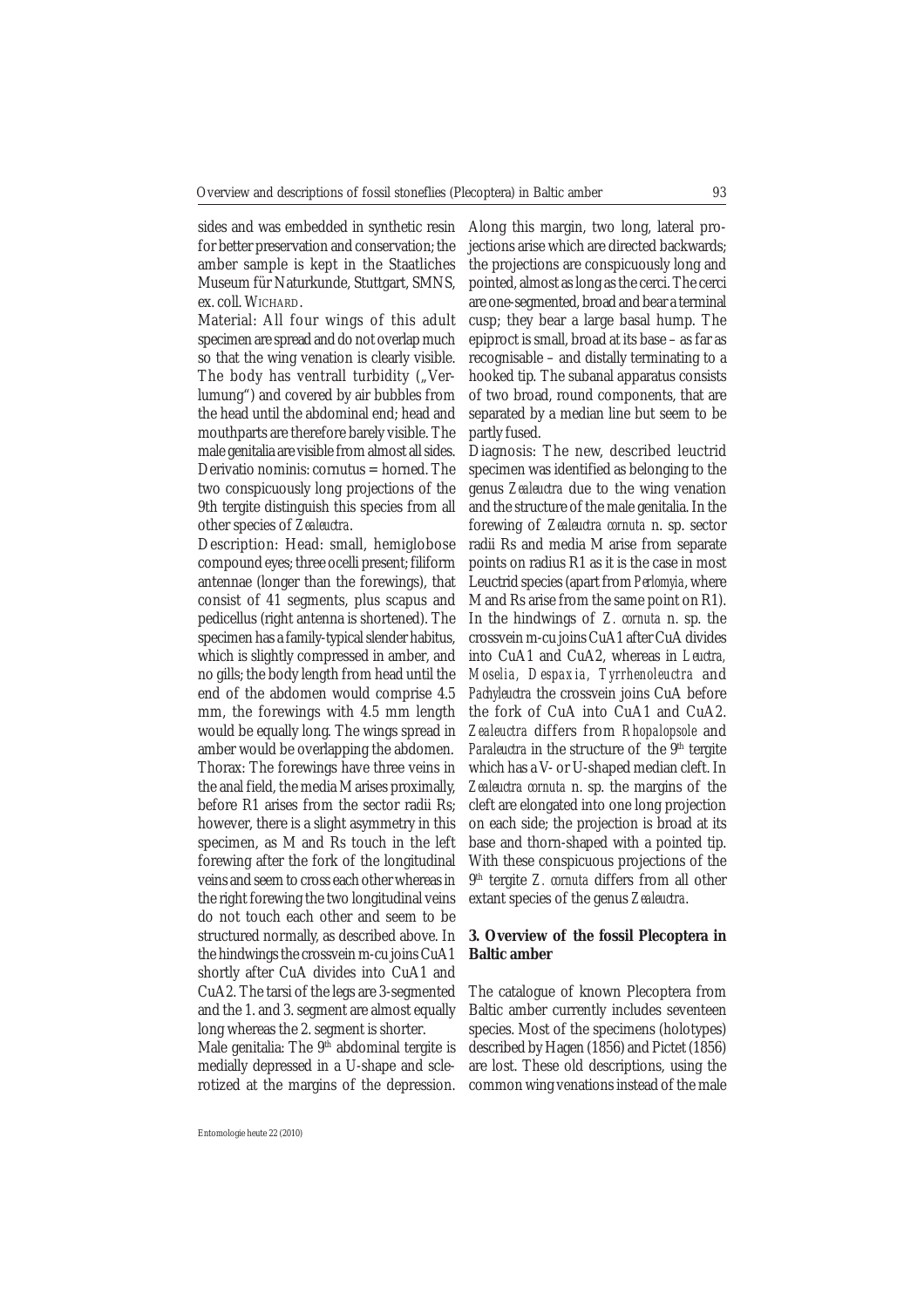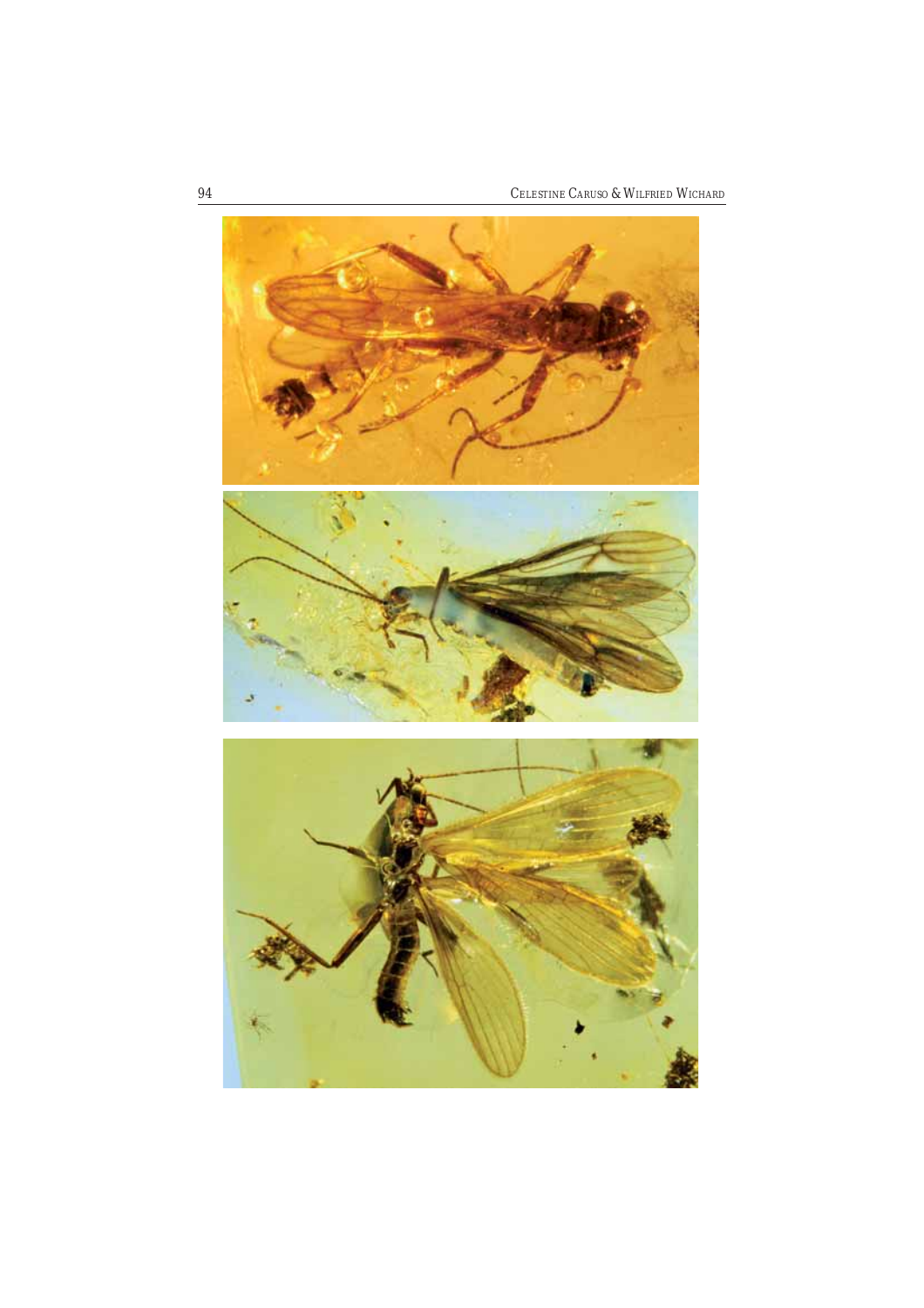| genitalia, do not allow a significant recon-<br>struction of the species. However, they<br>provide an overview on the presence of the<br>families and genera in Baltic amber.<br>Because of occurring homonymies, the<br>following nomenclatural corrections have to<br>be made. | 1. Leuctra electrofusca, instead of Leuctra fusca<br>Pictet, 1856, fossil (not: Leuctra fusca (Linné,<br>1758), extant)<br>2. Nemoura electroaffinis, instead of Nemoura<br>affinis Berendt, 1856, fossil (not: Nemoura<br><i>affinis</i> Stephens, 1835, extant) |
|----------------------------------------------------------------------------------------------------------------------------------------------------------------------------------------------------------------------------------------------------------------------------------|-------------------------------------------------------------------------------------------------------------------------------------------------------------------------------------------------------------------------------------------------------------------|
| Order Plecoptera, Suborder Arctoperlaria                                                                                                                                                                                                                                         |                                                                                                                                                                                                                                                                   |
| Familie Taeniopterygidae                                                                                                                                                                                                                                                         |                                                                                                                                                                                                                                                                   |
| Taeniopteryx elongata Hagen, 1856                                                                                                                                                                                                                                                | Holotype lost                                                                                                                                                                                                                                                     |
| Taeniopteryx ciliata Pictet, 1856                                                                                                                                                                                                                                                | Holotype lost                                                                                                                                                                                                                                                     |
| <b>Familie Leuctridae</b>                                                                                                                                                                                                                                                        |                                                                                                                                                                                                                                                                   |
| Leuctra gracilis Pictet, 1856                                                                                                                                                                                                                                                    | Holotype in MNHU                                                                                                                                                                                                                                                  |
| Leuctra linearis Hagen, 1856                                                                                                                                                                                                                                                     | Holotype lost                                                                                                                                                                                                                                                     |
| Leuctra electrofusca Caruso & Wichard, 2010                                                                                                                                                                                                                                      | Holotype in MNHU                                                                                                                                                                                                                                                  |
| Leuctra minuscula Hagen, 1856                                                                                                                                                                                                                                                    | Holotype lost                                                                                                                                                                                                                                                     |
| Megaleuctra neavei Ricker, 1936                                                                                                                                                                                                                                                  | Holotype lost                                                                                                                                                                                                                                                     |
| Zealeuctra cornuta n.sp.                                                                                                                                                                                                                                                         | Holotype in MNHU                                                                                                                                                                                                                                                  |
| <b>Familie Nemouridae</b>                                                                                                                                                                                                                                                        |                                                                                                                                                                                                                                                                   |
| Lednia zilli n.sp                                                                                                                                                                                                                                                                | Holotype in GPIMH                                                                                                                                                                                                                                                 |
| Nemoura ocularis Pictet, 1856                                                                                                                                                                                                                                                    | Holotype in MNHU                                                                                                                                                                                                                                                  |
| Nemoura electroaffinis Caruso & Wichard, 2010                                                                                                                                                                                                                                    | Holotype in MNHU                                                                                                                                                                                                                                                  |
| Nemoura lata Hagen, 1856                                                                                                                                                                                                                                                         | Holotype lost                                                                                                                                                                                                                                                     |
| Nemoura puncticollis Hagen, 1856                                                                                                                                                                                                                                                 | Holotype lost                                                                                                                                                                                                                                                     |
| Podmosta attenuata n.sp                                                                                                                                                                                                                                                          | Holotype in SDEI                                                                                                                                                                                                                                                  |
| <b>Familie Perlidae</b>                                                                                                                                                                                                                                                          |                                                                                                                                                                                                                                                                   |
| Perla prisca Pictet, 1856                                                                                                                                                                                                                                                        | Holotype in MNHU, currently lost                                                                                                                                                                                                                                  |
| <b>Familie Perlodidae</b>                                                                                                                                                                                                                                                        |                                                                                                                                                                                                                                                                   |
| Isoperla succinica (Hagen, 1856)                                                                                                                                                                                                                                                 | Holotype lost                                                                                                                                                                                                                                                     |
| Perlodes resinata (Hagen, 1856)                                                                                                                                                                                                                                                  | Holotype lost                                                                                                                                                                                                                                                     |
|                                                                                                                                                                                                                                                                                  |                                                                                                                                                                                                                                                                   |

Acronyms of depositories:

GPIMH - Geologisch-Paläontologisches Institut und Museum der Universität Hamburg MNHU - Museum für Naturkunde der Humboldt Universität Berlin SDEI - Senckenberg Deutsches Entomologisches Institut SMNS - Staatliches Museum für Naturkunde Stuttgart

**Fig. 4:** Fossil stonefly *Lednia zilli* n. sp. (Plecoptera, Nemouridae) in Baltic amber.

**Abb. 4:** Fossile Steinfliege *Lednia zilli* n. sp. (Plecoptera, Nemouridae) in Baltischem Bernstein.

**Fig. 5:** Fossil stonefly *Podmosta attenuata* n. sp. (Plecoptera, Nemouridae) in Baltic amber.

**Abb. 5:** Fossile Steinfliege *Podmosta attenuata* n. sp. (Plecoptera, Nemouridae) in Baltischem Bernstein. **Fig. 6:** Fossil stonefly *Zealeuctra cornuta* n. sp. (Plecoptera, Leuctridae) in Baltic amber.

**Abb. 6:** Fossile Steinfliege *Zealeuctra cornuta* n. sp. (Plecoptera, Leuctridae) in Baltischem Bernstein.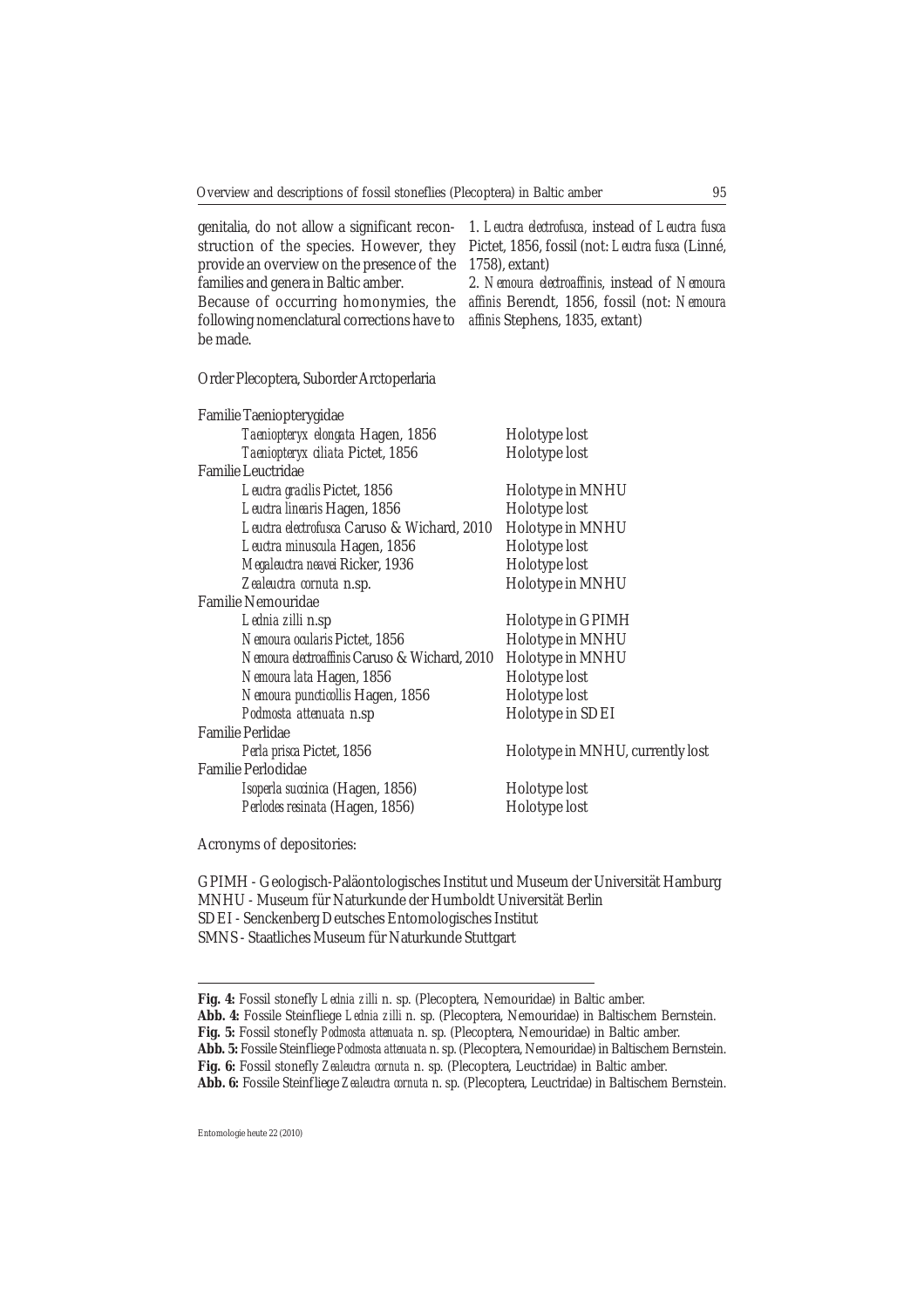# **4. History of distribution**

The list of the various Plecoptera found in Baltic amber represents almost the whole spectrum of Palaearctic and European families that are still living today. This gives the impression that the habitat conditions of the Eocene stoneflies were comparable to the present-day Holocene conditions in Europe. With exception of the Capniidae and Chloroperlidae, which are so far lacking in amber, the families Taeniopterygidae, Nemouridae, Leuctridae, Perlodidae and Perlidae gives a familiar picture that seems to correspond to extant European stonefly fauna (ILLIES 1965).

If, however, the genera are inspected, the similarity between the faunas of extant and Baltic amber stoneflies has to be questioned. Among the family Nemouridae, Baltic amber provides evidence for the genus *Nemoura*, which has a holarctic spread and the two genera *Podmosta* and *Lednia*, which are presently nearctic. Also among the family Leuctridae the holarctic genus *Leuctra* is found in Baltic amber, as well as the genera *Megaleuctra* and *Zealeuctra*, which are currently lacking in Europe and in the Palaearctic and have been exclusively found in the Nearctic. Two holarctic genera and four genera from nearctic regions are both co-occurring in Eocene Baltic amber and initiate a new discussion about the historical spread and distribution of Arctoperlaria and specifically of the Nemouridae and Leuctridae.

Continental drift and climate change are factors that have a great and continuous influence on the historical spread and the phylogenesis of terrestrial and freshwater organisms. In times of the Eocene amber forest, the origin of encased plants and animals in amber, the climate was subtropical and paratropical. Europe was an archipelago with large and smaller subcontinental islands that sometimes connected and broke apart again and were surrounded by the sea. The Archipelago was separated from Asia by the

Turgai strait, in its south it was surrounded by the Thethys ocean, in its Northwest by the Atlantic, the Northern Sea and the Boreal sea (WICHARD et al. 2009).

A spread of species across Europe 55 - 34 million years ago had been impossible for a long time. It was not until the end of the Eocene that the climate changed (ZACHOS et al. 2001) which not only lead to the extinction of the amber forest but also of the subtropical plants and animals. Asia and Europe have since been connected, the temperature decrease lead to the icing of the Polar caps, the sea-level sank and the Turgai strate dried out. Nevertheless, there is no evidence for a European origin of the genera *Podmosta, Lednia, Megaleuctra* and *Zealeuctra* or for a Eurasian spread that reached North America whereas European species were dying out. Even if there are no older known fossil specimens of the four genera than the fossils of Eocene Baltic amber, it is probable that these genera must have been widely spread across the subtropical northern hemisphere already in the Cretaceous Period. The Nearctic species were apparently adapted to their habitats until today whereas the Eurasian species died out towards the end of the Eocene.

#### **Acknowledgements**

The described fossil stoneflies were provided by the private amber collection of CARSTEN GRÖHN (Glinde), CHRISTEL and HANS WERNER HOFFEINS (Hamburg) and FRANZISKA and GÜNTER WITSCH (Köln), to whom we would like to express our gratitute. We would like to thank AGNES GRAS for preparing and preserving the specimens which enabled the identification of the species, TIMO BUDER and CLAUS LÜER for the accurate and detailed drawings. We kindly thank Dr. WOLFGANG WEITSCHAT (Hamburg) for proofreading the manuscript. We exceptionally thank Prof. Dr. PETER ZWICK (Schlitz) for insightful comments and suggesting the necessary